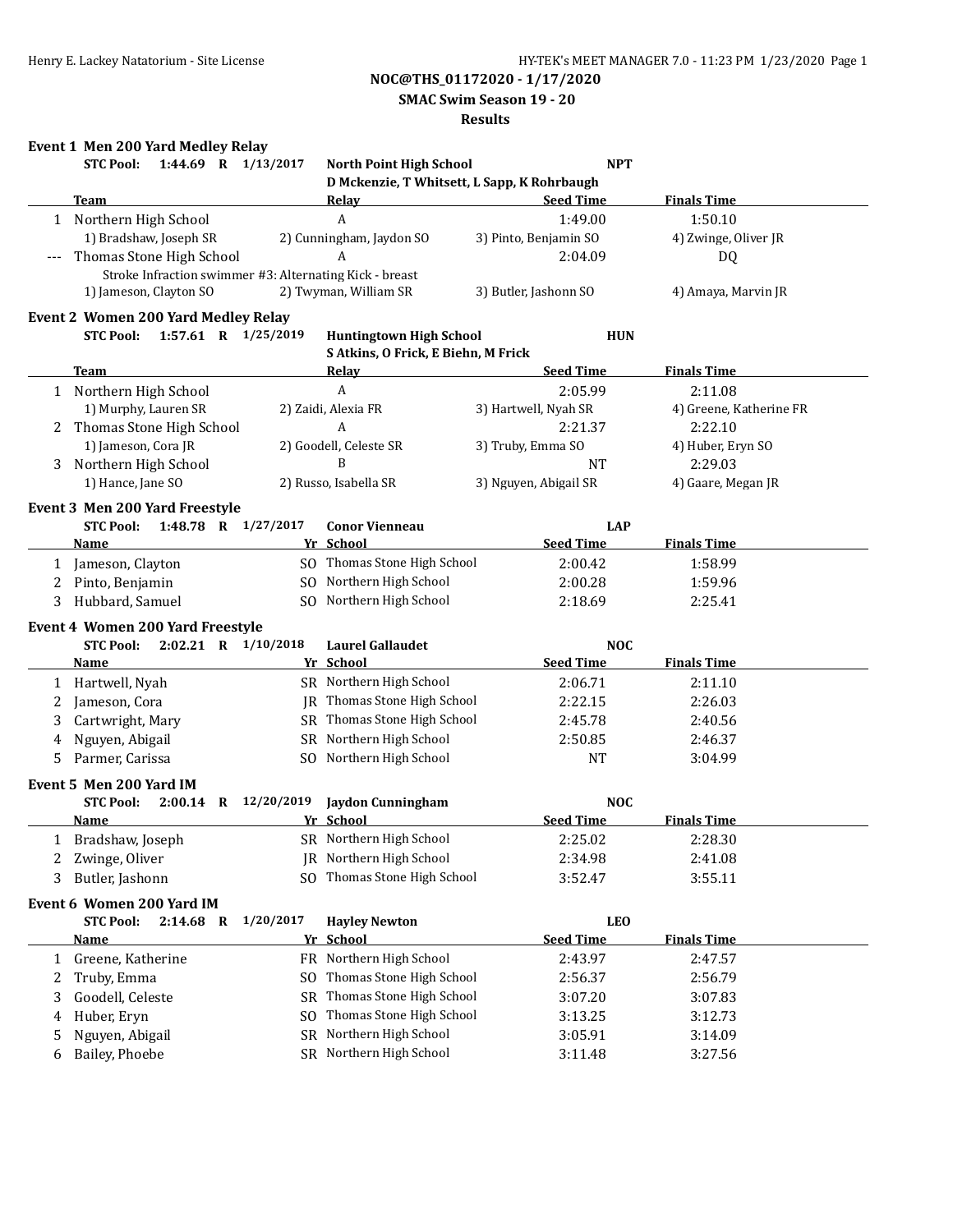**SMAC Swim Season 19 - 20**

### **Results**

|       | Event 7 Men 50 Yard Freestyle                                  |                       |                                |                  |                    |
|-------|----------------------------------------------------------------|-----------------------|--------------------------------|------------------|--------------------|
|       | <b>STC Pool:</b><br>22.07 R                                    | 1/15/2016             | <b>Matthew Essing</b>          | <b>NPT</b>       |                    |
|       | <b>Name</b>                                                    |                       | Yr School                      | <b>Seed Time</b> | <b>Finals Time</b> |
| 1     | Sanders, AJ                                                    |                       | JR Northern High School        | 28.14            | 28.25              |
| 2     | Kratt, Brendan                                                 |                       | FR Northern High School        | 29.84            | 28.73              |
| 3     | Hurley, Jake                                                   | SR                    | Northern High School           | 29.05            | 29.16              |
| 4     | Offutt, Caleb                                                  | SO.                   | Thomas Stone High School       | 31.64            | 29.63              |
| 5     | Howl, Walter                                                   |                       | SR Thomas Stone High School    | <b>NT</b>        | 29.90              |
| 6     | Amaya, Marvin                                                  | <b>IR</b>             | Thomas Stone High School       | 31.67            | 33.27              |
| $---$ | Case, Ian                                                      |                       | SR Northern High School        | 27.87            | X31.26             |
|       | <b>Event 8 Women 50 Yard Freestyle</b>                         |                       |                                |                  |                    |
|       | <b>STC Pool:</b>                                               | 25.17 R 1/11/2019     | <b>Megan Schueller</b>         | <b>LAP</b>       |                    |
|       | Name                                                           |                       | Yr School                      | <b>Seed Time</b> | <b>Finals Time</b> |
| 1     | Hatchell, Maliyah                                              |                       | SO Northern High School        | 30.31            | 31.33              |
| 2     | Hance, Jane                                                    | SO.                   | Northern High School           | 32.10            | 32.73              |
| 3     | Weisburgh, Lucy                                                | SO.                   | Northern High School           | 33.86            | 33.83              |
| 4     | Javier, MacKenzie                                              | SO.                   | Thomas Stone High School       | <b>NT</b>        | 40.71              |
| $---$ | Will, Riva                                                     | SO.                   | Northern High School           | 36.22            | X34.93             |
| $---$ | Nestor, Caroline                                               | FR                    | Northern High School           | 36.79            | X35.05             |
| $---$ | Cimento, Veronica                                              | FR                    | Northern High School           | 40.94            | X39.08             |
|       |                                                                |                       |                                |                  |                    |
|       | Event 11 Men 100 Yard Butterfly<br><b>STC Pool:</b><br>54.60 R | 1/13/2017             | <b>Alec Bacon</b>              | <b>LEO</b>       |                    |
|       | Name                                                           |                       | Yr School                      | <b>Seed Time</b> | <b>Finals Time</b> |
| 1     | Bradshaw, Joseph                                               |                       | SR Northern High School        | 1:10.04          | 1:11.59            |
| 2     | Zwinge, Oliver                                                 |                       | <b>IR</b> Northern High School | 1:21.03          | 1:13.77            |
|       |                                                                |                       |                                |                  |                    |
|       | Event 12 Women 100 Yard Butterfly                              |                       |                                |                  |                    |
|       | <b>STC Pool:</b>                                               | 1:00.67 R $1/20/2017$ | <b>Laurel Gallaudet</b>        | <b>NOC</b>       |                    |
|       | <b>Name</b>                                                    |                       | Yr School                      | <b>Seed Time</b> | <b>Finals Time</b> |
|       | 1 Hartwell, Nyah                                               |                       | SR Northern High School        | 1:06.21          | 1:10.92            |
| 2     | Truby, Emma                                                    | SO.                   | Thomas Stone High School       | 1:23.78          | 1:27.87            |
| 3     | Murphy, Lauren                                                 |                       | SR Northern High School        | <b>NT</b>        | 1:32.28            |
| 4     | Gaare, Megan                                                   |                       | <b>IR</b> Northern High School | 1:35.20          | 1:37.87            |
|       | Event 13 Men 100 Yard Freestyle                                |                       |                                |                  |                    |
|       | <b>STC Pool:</b>                                               | 49.30 R 1/15/2016     | <b>Matthew Essing</b>          | <b>NPT</b>       |                    |
|       | Name                                                           |                       | Yr School                      | <b>Seed Time</b> | <b>Finals Time</b> |
| 1     | Cunningham, Jaydon                                             |                       | SO Northern High School        | <b>NT</b>        | 49.56              |
| 2     | Hurley, Jake                                                   |                       | SR Northern High School        | 1:08.43          | 1:07.02            |
| 3     | Sanders, AJ                                                    | IR                    | Northern High School           | 1:07.94          | 1:10.61            |
| 4     | Amaya, Marvin                                                  | IR                    | Thomas Stone High School       | 1:16.93          | 1:16.98            |
| 5.    | Howl, Walter                                                   |                       | SR Thomas Stone High School    | 1:16.10          | 1:20.14            |
|       | Event 14 Women 100 Yard Freestyle                              |                       |                                |                  |                    |
|       | <b>STC Pool:</b>                                               | 55.99 R 1/10/2018     | <b>Nathalie LaFontant</b>      | <b>NPT</b>       |                    |
|       | <b>Name</b>                                                    |                       | Yr School                      | <b>Seed Time</b> | <b>Finals Time</b> |
|       | 1 Zaidi, Alexia                                                |                       | FR Northern High School        | 57.93            | 57.29              |
|       | 2 Hance, Jane                                                  |                       | SO Northern High School        | 1:12.15          | 1:13.00            |

3 Will, Riva 1:21.39 4 Smallhorn, Alyson SO Thomas Stone High School 1:22.98 1:24.95 --- Howl, Elizabeth **FR** Thomas Stone High School 1:49.55 NS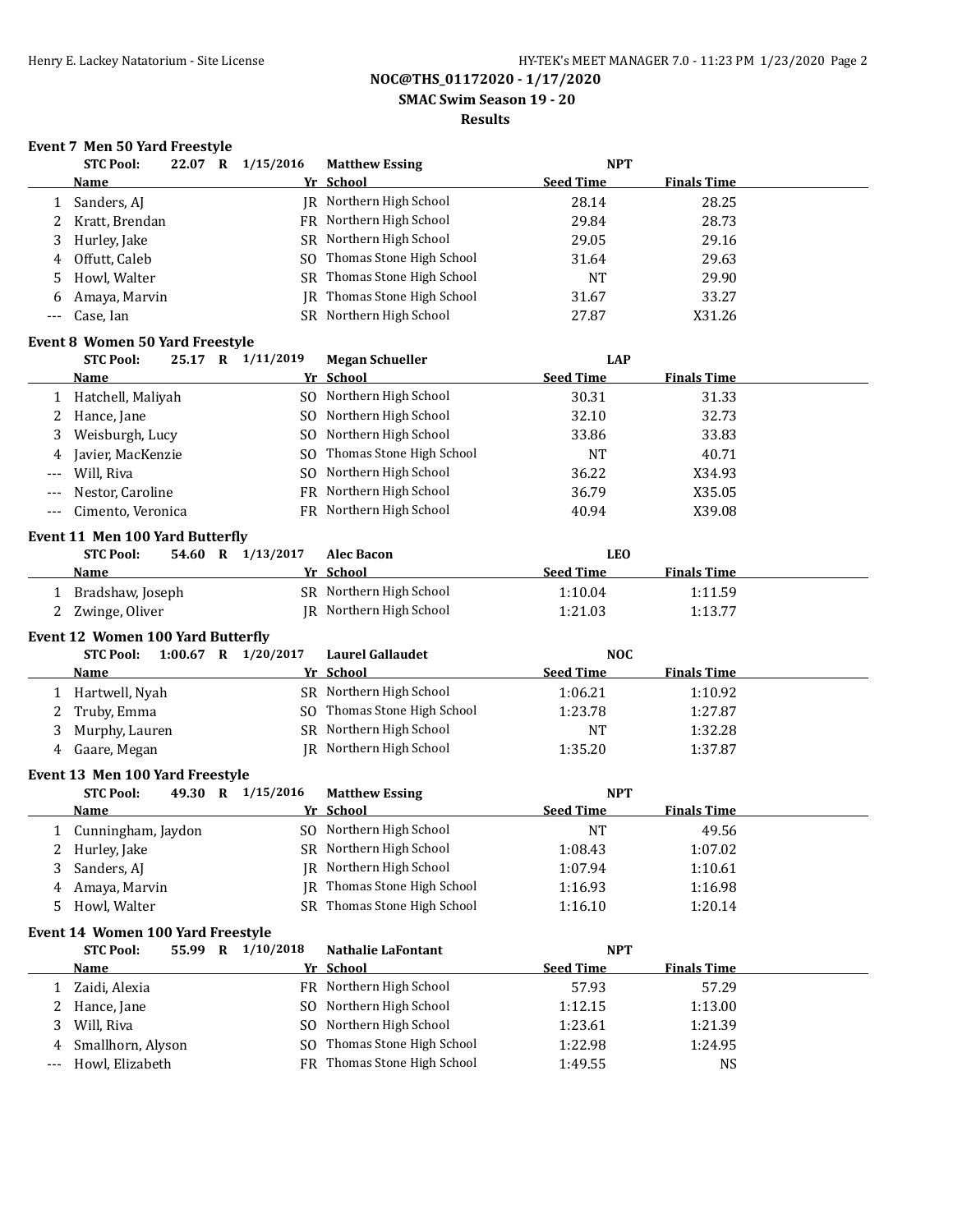**SMAC Swim Season 19 - 20**

### **Results**

|    | <b>STC Pool:</b>                                            |  | 4:55.68 R 1/25/2019     | <b>Connor Currie</b>        | <b>HUN</b>                                                        |                               |
|----|-------------------------------------------------------------|--|-------------------------|-----------------------------|-------------------------------------------------------------------|-------------------------------|
|    | Name                                                        |  |                         | Yr School                   | <b>Seed Time</b>                                                  | <b>Finals Time</b>            |
|    | 1 Hubbard, Samuel                                           |  |                         | SO Northern High School     | 6:29.15                                                           | 6:32.59                       |
| 2  | Hunt, Ethan                                                 |  |                         | SR Northern High School     | <b>NT</b>                                                         | 6:48.60                       |
| 3  | Twyman, William                                             |  |                         | SR Thomas Stone High School | 8:07.21                                                           | 8:12.15                       |
|    | Event 16 Women 500 Yard Freestyle                           |  |                         |                             |                                                                   |                               |
|    | <b>STC Pool:</b>                                            |  | 5:30.94 R 2/4/2019      | <b>Nyah Hartwell</b>        | <b>NOC</b>                                                        |                               |
|    | Name                                                        |  |                         | Yr School                   | <b>Seed Time</b>                                                  | <b>Finals Time</b>            |
|    | Greene, Katherine                                           |  |                         | FR Northern High School     | 6:31.48                                                           | 6:40.97                       |
| 2  | Cartwright, Mary                                            |  |                         | SR Thomas Stone High School | 7:13.10                                                           | 7:07.36                       |
| 3  | Huber, Eryn                                                 |  |                         | SO Thomas Stone High School | 7:29.59                                                           | 7:16.89                       |
| 4  | Murphy, Lauren                                              |  |                         | SR Northern High School     | 7:17.94                                                           | 7:17.13                       |
| 5. | Bailey, Phoebe                                              |  |                         | SR Northern High School     | 6:26.56                                                           | 7:56.64                       |
|    | Event 17 Men 200 Yard Freestyle Relay                       |  |                         |                             |                                                                   |                               |
|    | <b>STC Pool:</b>                                            |  | 1:35.69 R 1/27/2017     | La Plata High School        | <b>LAP</b>                                                        |                               |
|    |                                                             |  |                         |                             | M Bowlin, O Melendez, L Vienneau, C Vienneau                      |                               |
|    | Team                                                        |  |                         | <b>Relay</b>                | <b>Seed Time</b>                                                  | <b>Finals Time</b>            |
|    | 1 Northern High School                                      |  |                         | $\boldsymbol{A}$            | 1:40.77                                                           | 1:44.66                       |
|    | 1) Pinto, Benjamin SO                                       |  |                         | 2) Bradshaw, Joseph SR      | 3) Zwinge, Oliver JR                                              | 4) Cunningham, Jaydon SO      |
|    | 2 Northern High School                                      |  |                         | B                           | <b>NT</b>                                                         | 1:54.30                       |
|    | 1) Hubbard, Samuel SO                                       |  |                         | 2) Sanders, AJ JR           | 3) Hurley, Jake SR                                                | 4) Hunt, Ethan SR             |
|    | 3 Thomas Stone High School                                  |  |                         | $\boldsymbol{A}$            | 1:49.46                                                           | 1:57.73                       |
|    | 1) Twyman, William SR                                       |  |                         | 2) Butler, Jashonn SO       | 3) Amaya, Marvin JR                                               | 4) Jameson, Clayton SO        |
|    | Event 18 Women 200 Yard Freestyle Relay<br><b>STC Pool:</b> |  | 1:47.39 R 1/25/2017     | North Point High School     | <b>NPT</b>                                                        |                               |
|    | Team                                                        |  |                         | <b>Relay</b>                | C Arquero, C Essing, M Rivenburg, N LaFontant<br><b>Seed Time</b> | <b>Finals Time</b>            |
|    | 1 Thomas Stone High School                                  |  |                         | $\boldsymbol{A}$            | 2:05.91                                                           | 2:04.01                       |
|    | 1) Truby, Emma SO                                           |  |                         | 2) Goodell, Celeste SR      | 3) Cartwright, Mary SR                                            | 4) Jameson, Cora JR           |
|    |                                                             |  |                         | A                           | 1:59.21                                                           | 2:07.66                       |
|    | 2 Northern High School                                      |  |                         |                             |                                                                   |                               |
|    | 1) Hatchell, Maliyah SO                                     |  |                         | 2) Hance, Jane SO<br>B      | 3) Russo, Isabella SR<br><b>NT</b>                                | 4) Gaare, Megan JR<br>2:20.11 |
|    | 3 Northern High School<br>1) Murphy, Lauren SR              |  |                         | 2) Weisburgh, Lucy SO       | 3) Brannon, Svetlana JR                                           | 4) Nguyen, Abigail SR         |
|    | 4 Northern High School                                      |  |                         | C                           | <b>NT</b>                                                         | x2:23.50                      |
|    | 1) Smith, Charity SR                                        |  |                         | 2) Cimento, Veronica FR     | 3) Bailey, Phoebe SR                                              | 4) Nestor, Caroline FR        |
|    |                                                             |  |                         |                             |                                                                   |                               |
|    | Event 19 Men 100 Yard Backstroke<br><b>STC Pool:</b>        |  | 56.50 R 1/16/2019       | <b>Ben Voelker</b>          | <b>CAL</b>                                                        |                               |
|    | <b>Name</b>                                                 |  |                         | Yr School                   | <b>Seed Time</b>                                                  | <b>Finals Time</b>            |
|    |                                                             |  |                         | SO Thomas Stone High School | 1:01.14                                                           | 1:00.74                       |
| 2  | 1 Jameson, Clayton                                          |  | SO.                     | Northern High School        | 1:01.14                                                           | 1:01.83                       |
| 3  | Pinto, Benjamin                                             |  |                         | SR Northern High School     |                                                                   |                               |
|    | Hunt, Ethan                                                 |  |                         |                             | <b>NT</b>                                                         | 1:16.47                       |
| 4  | Case, Ian                                                   |  | SO.                     | SR Northern High School     | 1:24.21                                                           | 1:30.68                       |
|    | Offutt, Caleb<br>No touch at turn                           |  |                         | Thomas Stone High School    | 1:35.29                                                           | DQ                            |
|    |                                                             |  |                         |                             |                                                                   |                               |
|    | <b>Event 20 Women 100 Yard Backstroke</b>                   |  |                         |                             |                                                                   |                               |
|    | <b>STC Pool:</b><br><b>Name</b>                             |  | $1:00.74$ R $1/17/2020$ | Alexia Zaidi<br>Yr School   | <b>NOC</b><br><b>Seed Time</b>                                    | <b>Finals Time</b>            |